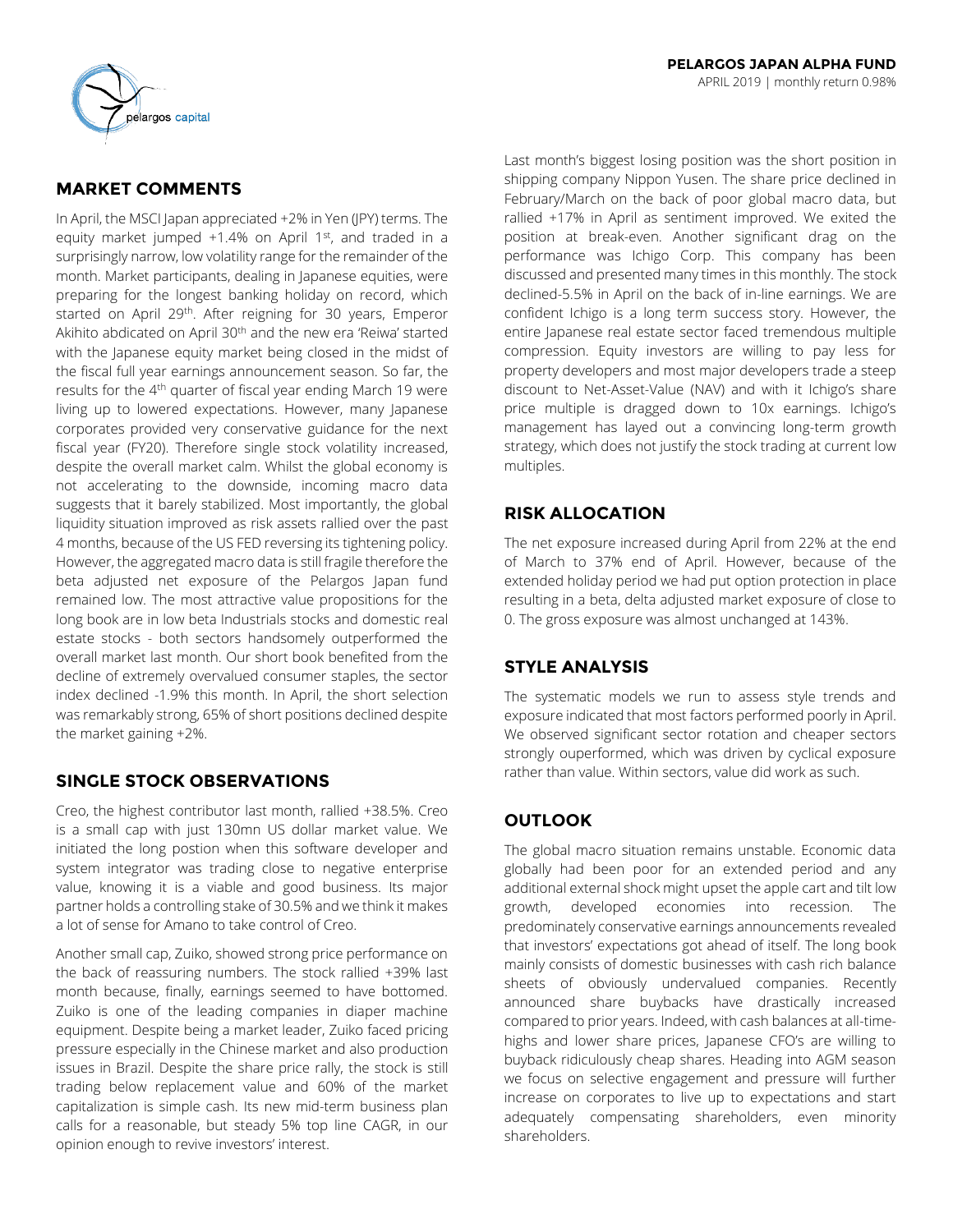

### **PELARGOS JAPAN ALPHA FUND**

APRIL 2019 | monthly return 0.98%

## **FUND CHARTS AND FACTS**



#### TOP 5 GROSS POSITIONS

| Ichigo Hotel REIT Investment C |
|--------------------------------|
| Toshiba Plant Sy               |
| Kddi Corp                      |
| Taihei Dengyo                  |
| Maeda Road Const               |
|                                |

#### TOP 5 MOVERS

| Creo             | 0.53% |
|------------------|-------|
| Zuiko            | 0.36% |
| Tokyo Ohka Kogyo | 0.20% |
| Shimamura Co     | 0.19% |
| Taihei Dengyo    | 0.19% |

#### TOP 5 SHAKERS

| Nippon Yusen                   | $-0.31%$ |
|--------------------------------|----------|
| Ichigo Group                   | $-0.21%$ |
| Panasonic                      | $-0.17%$ |
| Ichigo Hotel REIT Investment C | $-0.15%$ |
| Shiseido                       | $-0.12%$ |

#### **FUND FACTOR**

|                        | Long | Short   |
|------------------------|------|---------|
| Price to Earnings (PE) | 15.8 | 21.0    |
| EV/EBITDA              | 11.9 | 11.7    |
| Price to Book (PB)     | 1.7  | 33      |
| Dividend Yield         | 2.6  | 2.1     |
| EV/IC                  | 13   | 29      |
| 1 month momentum       | 35   | $-2.3$  |
| 12-1 month momentum    | -41  | $-16.6$ |
|                        |      |         |

#### **FUND PERFORMANCE\***

| Month to date performance     | 0.98%  |
|-------------------------------|--------|
| Year to date performance      | 7 56%  |
| Inception to date performance | 42.54% |
| *based on share class B EUR   |        |

#### **FUND FACTS\***

| Fund size in min EUR | 93.59  |
|----------------------|--------|
| Fund size in mln USD | 10488  |
| Firm size in min EUR | 214.41 |
| Firm size in min USD | 740.79 |

### **RISK STATISTICS**

| Net Exposure                              | 37%     |
|-------------------------------------------|---------|
| Gross Exposure                            | 143%    |
| Volatility (ex-ante; 3 months daily data) | 5.5%    |
| Beta (ex-ante)                            | 0.29    |
| Sharpe Ratio                              | 0.49    |
| Sortino Ratio                             | 0.85    |
| Sterling Ratio                            | 0.40    |
| Max Drawdown (monthly)                    | $-8.4%$ |
| Annualized Return                         | 3.3%    |

# SECTOR EXPOSURES (IN PERCENT)

|                            | ξ   | 흙        | 흋       | ğ  |
|----------------------------|-----|----------|---------|----|
| Consumer Discretionary     |     | 6 - 13   | $-7$    | 20 |
| Consumer Staples           | 4   | $-12$    | -8      | 16 |
| Energy                     | 0   | $\circ$  | $\circ$ |    |
| Financials                 | з   | -3 -     | $-1$    | 6  |
| Health Care                |     | $\Omega$ | 1       | 1  |
| Industrials                | 29  | -6       | - 23    | 35 |
| Information Technology     | 16. |          | $-1$ 15 | 16 |
| Materials                  | 5   | $-7$     | 3       |    |
| Real Estate                | 22  | $-10$ 12 |         | 32 |
| Telecommunication Services |     | -5       | -5      | 5  |

 $\overline{2}$ 

### **GENERAL STATISTICS**

| % Return long book    | 1.30% |
|-----------------------|-------|
| % Return short book   | 0.27% |
| # Long stocks         | 53    |
| # Short stocks        | 20    |
| % Long stocks 1       | 55%   |
| % Short stocks [      | 65%   |
| # Up days / Down days | 10/10 |
| Turnover as % NAV     | 51%   |
|                       |       |
| 200%                  | 80%   |
|                       |       |





|              | Year | Jan      | Feb      | Mar      | Apr      | May      | Jun      | Jul      | Aug      | Sep      | Oct      | Nov      | <b>Dec</b> | <b>YTD</b> | <b>ITD</b> |
|--------------|------|----------|----------|----------|----------|----------|----------|----------|----------|----------|----------|----------|------------|------------|------------|
| BEUR         | 2019 | 1.05%    | 0.00%    | 0.51%    | 0.98%    |          |          |          |          |          |          |          |            | 2.56%      | 42.54%     |
|              | 2018 | $-0.26%$ | $-1.77%$ | $-1.03%$ | $-0.63%$ | $-0.06%$ | $-0.36%$ | $-0.87%$ | $-1.66%$ | 0.36%    | $-3.69%$ | $-0.13%$ | $-4.14%$   | $-13.45%$  | 38.99%     |
| <b>CLASS</b> | 2017 | 0.56%    | $-0.92%$ | $-1.63%$ | $-0.57%$ | 0.23%    | 1.32%    | 1.18%    | 0.46%    | 0.99%    | 1.25%    | 0.20%    | 0.14%      | 3.22%      | 60.59%     |
|              | 2016 | 1.27%    | 0.92%    | 1.18%    | $-0.16%$ | $-1.08%$ | $-4.33%$ | 2.12%    | $-1.05%$ | $-0.29%$ | 2.38%    | 0.88%    | 0.39%      | 2.07%      | 55.58%     |
|              | 2015 | $-1.24%$ | 4.89%    | $-0.27%$ | 3.25%    | 2.57%    | $-1.67%$ | $-2.94%$ | $-3.01%$ | 2.46%    | .88%     | 2.06%    | $-1.42%$   | 6.36%      | 52.42%     |
| PERFORMANCE: | 2014 | $-3.16%$ | $-0.60%$ | $-0.56%$ | $-0.99%$ | $-2.24%$ | .44%     | 0.23%    | $-0.60%$ | 2.06%    | $-1.89%$ | $-1.24%$ | 0.96%      | $-6.52%$   | 43.31%     |
|              | 2013 | 5.35%    | $-0.58%$ | 6.98%    | 6.48%    | $-1.07%$ | $-0.78%$ | 0.31%    | $-0.92%$ | 1.18%    | $-0.80%$ | 1.46%    | 1.73%      | 20.57%     | 53.31%     |
|              | 2012 | $-1.38%$ | 3.81%    | 1.35%    | $-1.21%$ | $-3.83%$ | 1.76%    | 0.84%    | 0.93%    | 1.32%    | 0.58%    | 2.50%    | 4.06%      | 10.95%     | 27.15%     |
|              | 2011 | 0.93%    | $-0.03%$ | $-1.55%$ | 0.14%    | $-0.14%$ | 0.42%    | 0.03%    | $-3.63%$ | 0.69%    | $-0.38%$ | $-2.60%$ | 1.68%      | $-4.48%$   | 14.60%     |
|              | 2010 | 0.73%    | $-0.23%$ | 3.52%    | 3.39%    | $-2.83%$ | $-1.31%$ | 1.23%    | $-0.37%$ | 0.91%    | 1.13%    | 1.40%    | 1.89%      | 9.67%      | 19.97%     |
| 름            | 2009 | 2.07%    | 1.67%    | $-0.73%$ | $-0.67%$ | 1.34%    | 1.13%    | $-1.93%$ | 2.24%    | $-1.68%$ | $-0.39%$ | $-2.99%$ | 2.84%      | 2.75%      | 9.39%      |
|              | 2008 |          |          |          |          |          |          | 0.96%    | $-1.35%$ | .40%     | 3.44%    | 0.52%    | 1.39%      | 6.46%      | 6.46%      |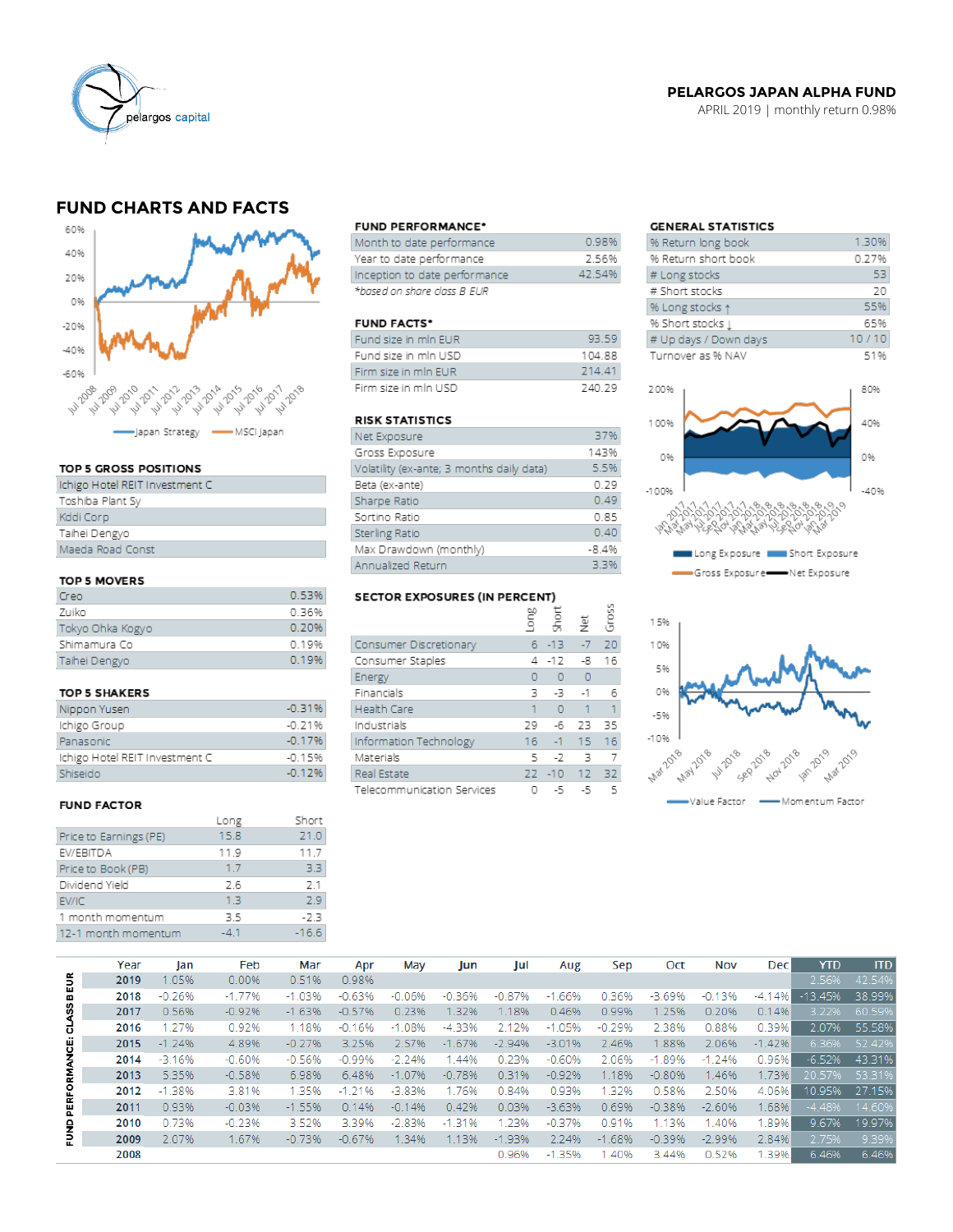

### **DISCLAIMER**

Pelargos Capital B.V. has compiled this publication. Pelargos Capital B.V. is a management company and in that capacity avails of a license pursuant to section 2:65 of the Act on Financial Supervision of the Netherlands (Wft) as that section reads following the incorporation of the AIFM Directive in the Wft.

Although the information contained in this publication is composed with great care and although we always strive to ensure the accuracy, completeness and correctness of the information, imperfections due to human errors may occur, as a result of which presented data and calculations may vary. Therefore, no rights may be derived from the provided data and calculations. All information is provided "as is" and is subject to change without prior notice.

Pelargos Capital B.V. does not warrant the adequacy, accuracy or completeness of any information and expressly disclaims any liability for errors or omissions therein. The recipients of this publication are responsible for evaluating the accuracy, completeness or usefulness of this information.

The information contained in this publication does not constitute any recommendation, investment proposal, offer to provide a service, nor a solicitation to buy or sell any security or other investment product.

The publication of this information may be subject to restrictions imposed by law in some jurisdictions. Pelargos Capital B.V. requests any recipient of this publication to become acquainted with, and to observe, all restrictions. Pelargos Capital B.V. accepts no liability for infringement of such restrictions.

The recipient shall not distribute, forward or publish this information. No rights may be derived from the provided information, data and calculations. Also by risks inherent to this investment fund, the value of the investments may fluctuate. Past performance is no guarantee or guide to future performance.